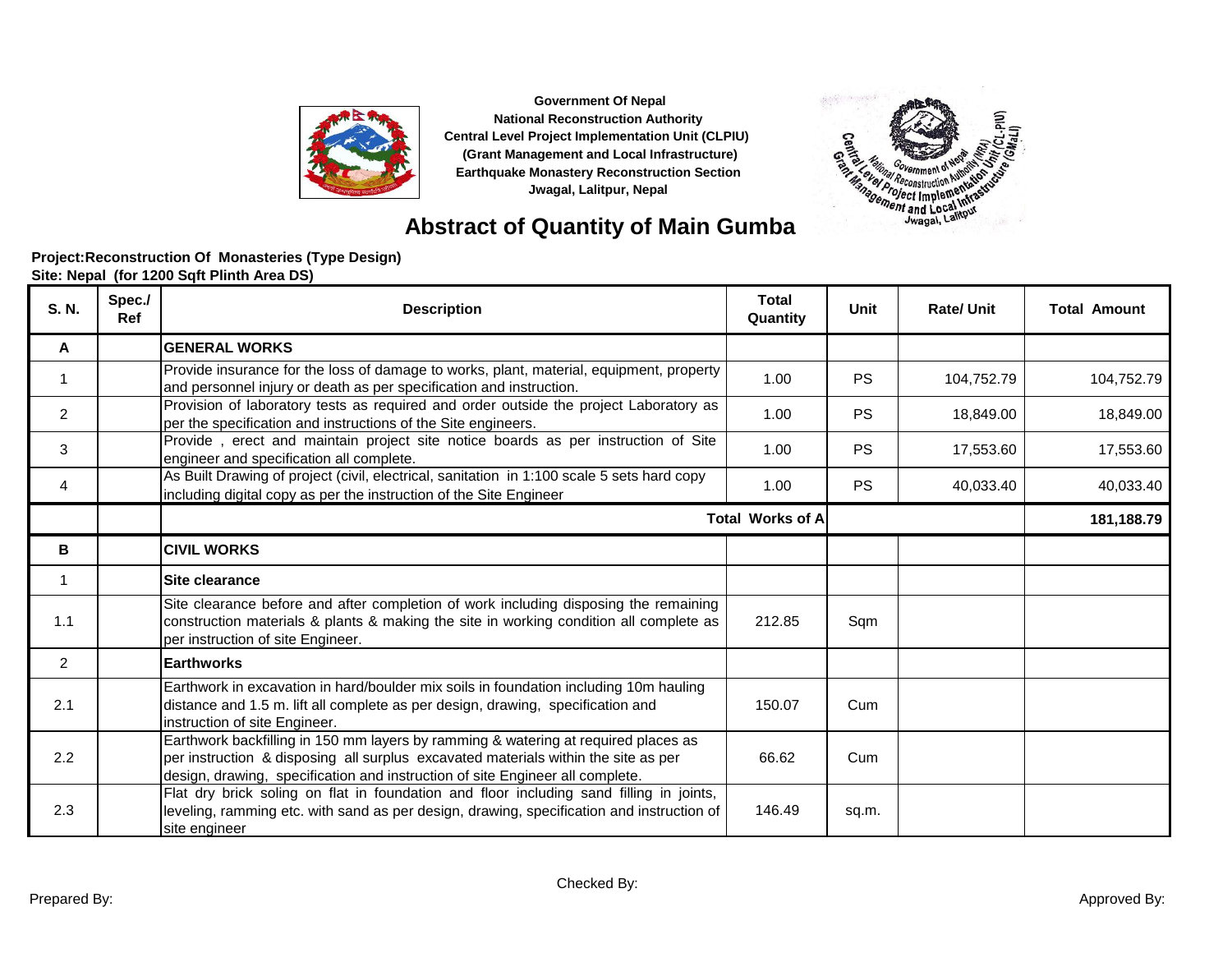



### **Project:Reconstruction Of Monasteries (Type Design) Abstract of Quantity of Main Gumba**

**Site: Nepal (for 1200 Sqft Plinth Area DS)**

| S. N.          | Spec./<br><b>Ref</b> | <b>Description</b>                                                                                                                                                                                                                                      | <b>Total</b><br>Quantity | <b>Unit</b> | <b>Rate/Unit</b> | <b>Total Amount</b> |
|----------------|----------------------|---------------------------------------------------------------------------------------------------------------------------------------------------------------------------------------------------------------------------------------------------------|--------------------------|-------------|------------------|---------------------|
| 2.4            |                      | Earth filling in 150 mm thick layer, watering, ramming including supply of filling<br>materials all complete.                                                                                                                                           | 28.31                    | Cum         |                  |                     |
| 3              |                      | <b>PCC Works</b>                                                                                                                                                                                                                                        |                          |             |                  |                     |
| 3.1            |                      | Plain cement Concrete (PCC) in 1:2:4 ratio for foundations, flooring and walls with<br>supplying of approved quality of cement and sand and crushed stone aggregate<br>including mixing, laying, curing etc. all complete in approval of site engineer. | 12.46                    | Cum         |                  |                     |
| 4              |                      | <b>PCC for RCC Works</b>                                                                                                                                                                                                                                |                          |             |                  |                     |
| 4.1            |                      | Plain cement Concrete (PCC) for RCC works (1:1.5:3) for slab/lintels with supplying of<br>approved quality of cement and sand and crushed stone aggregate including mixing,<br>laying, curing etc. all complete in approval of site engineer.           | 75.45                    | Cum         |                  |                     |
| 5              |                      | <b>Reinforcement Works</b>                                                                                                                                                                                                                              |                          |             |                  |                     |
| 5.3            |                      | Supplying of Tor steel reinforcement bar of fe 415/500 grade including straightening,<br>cleaning, cutting, binding & fixing in position with annealed tying binding wire as per<br>drawing, design & instruction all complete.                         | 11371.26                 | Kg          |                  |                     |
| 6              |                      | <b>Form Works</b>                                                                                                                                                                                                                                       |                          |             |                  |                     |
| 6.1            |                      | Formwork, shuttering, centering with approved materials for Foundation works<br>necessary propping, scaffolding, staging, supporting inclusive of wedging and cutting<br>holes for utilization till the support if fully unyielding nett.               | 25.60                    | Sqm         |                  |                     |
| 6.2            |                      | Formwork, shuttering, centering with approved materials for column and beam<br>necessary propping, scaffolding, staging, supporting inclusive of wedging and cutting<br>holes for utilization till the support if fully unyielding nett.                | 623.00                   | Sqm         |                  |                     |
| $\overline{7}$ |                      | <b>Stone Masonry Works</b>                                                                                                                                                                                                                              |                          |             |                  |                     |
| 7.1            |                      | Providing and laying Rubble masonry in 1:6 C/S mortar in perfect line level finish<br>including, racking the joints and curing the work for at least 7 days all complete.                                                                               | 22.22                    | Cum         |                  |                     |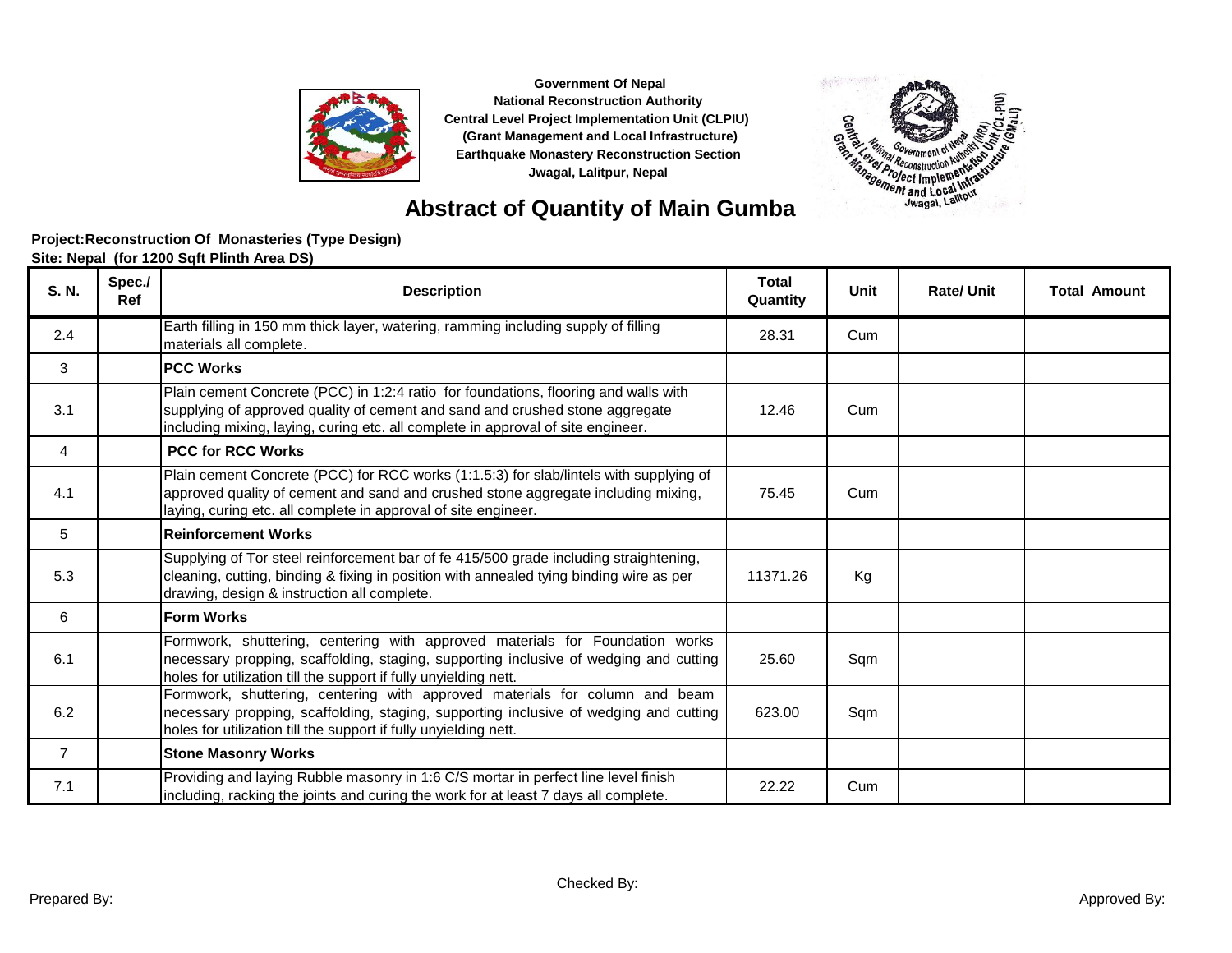

**Abstract of Quantity of Main Gumba**

# 法诉 皀 **Contract of the Second International Second International Second Property and Second International Second International Second International Second International Second International Second International Second Internatio**

| S. N. | Spec./<br>Ref | <b>Description</b>                                                                                                                                                                                                                                                                                                                                                                                                        | <b>Total</b><br>Quantity | <b>Unit</b> | <b>Rate/Unit</b> | <b>Total Amount</b> |
|-------|---------------|---------------------------------------------------------------------------------------------------------------------------------------------------------------------------------------------------------------------------------------------------------------------------------------------------------------------------------------------------------------------------------------------------------------------------|--------------------------|-------------|------------------|---------------------|
| 8     |               | <b>Brick Works</b>                                                                                                                                                                                                                                                                                                                                                                                                        |                          |             |                  |                     |
| 8.1   |               | Brickwork in cement sand mortar (1:4) in Superstructure (Ground Floor) with supplying<br>of approved quality first class chimney burnt bricks, in perfect line and level including<br>soaking bricks in water, provision for recesses, openings, toothings, packing the joints<br>and curing the work in all types and thickness of wall as per specification, drawing and<br>instruction of Site Engineer, all complete. | 32.86                    | Cum         |                  |                     |
| 8.2   |               | Brickwork in cement sand mortar (1:4) above Ground Floor level with supplying of<br>approved quality first class chimney burnt bricks, in perfect line and level including<br>soaking bricks in water, provision for recesses, openings, toothings, packing the joints<br>and curing the work in all types and thickness of wall as per specification, drawing and<br>instruction of Site Engineer, all complete.         | 35.03                    | Cum         |                  |                     |
| 9     |               | <b>Plaster Works</b>                                                                                                                                                                                                                                                                                                                                                                                                      |                          |             |                  |                     |
| 9.1   |               | 12.5mm thick cement sand plaster in (1:4) ratio on wall with good finish including<br>supplying of approved quality of cement & sand, racking the joint, Chipping the<br>concrete surface, wetting of surfaces & curing the work all complete including<br>necessary single or multiple stage scaffolding at all heights. as per the design,<br>drawing, specification and instruction of site engineer.                  | 767.34                   | Sq. m       |                  |                     |
| 9.2   |               | 12.5mm thick cement sand plaster in (1:3) ratio on ceiling with good finish including<br>supplying of approved quality of cement & sand, chipping the concrete surface, wetting<br>the surfaces & curing the work all complete including necessary single or multiple stage<br>scaffolding at all heights. as per the design, drawing, specification and instruction of<br>site engineer.                                 | 147.39                   | Sq. m       |                  |                     |
| 10    |               | <b>Flooring Works</b>                                                                                                                                                                                                                                                                                                                                                                                                     |                          |             |                  |                     |
| 10.1  |               | Flat brick soling on flat in foundation and floor including sand filling in joints, leveling,<br>ramming etc. with sand as per design, drawing, specification and instruction of site<br>engineer                                                                                                                                                                                                                         | 111.57                   | sq.m.       |                  |                     |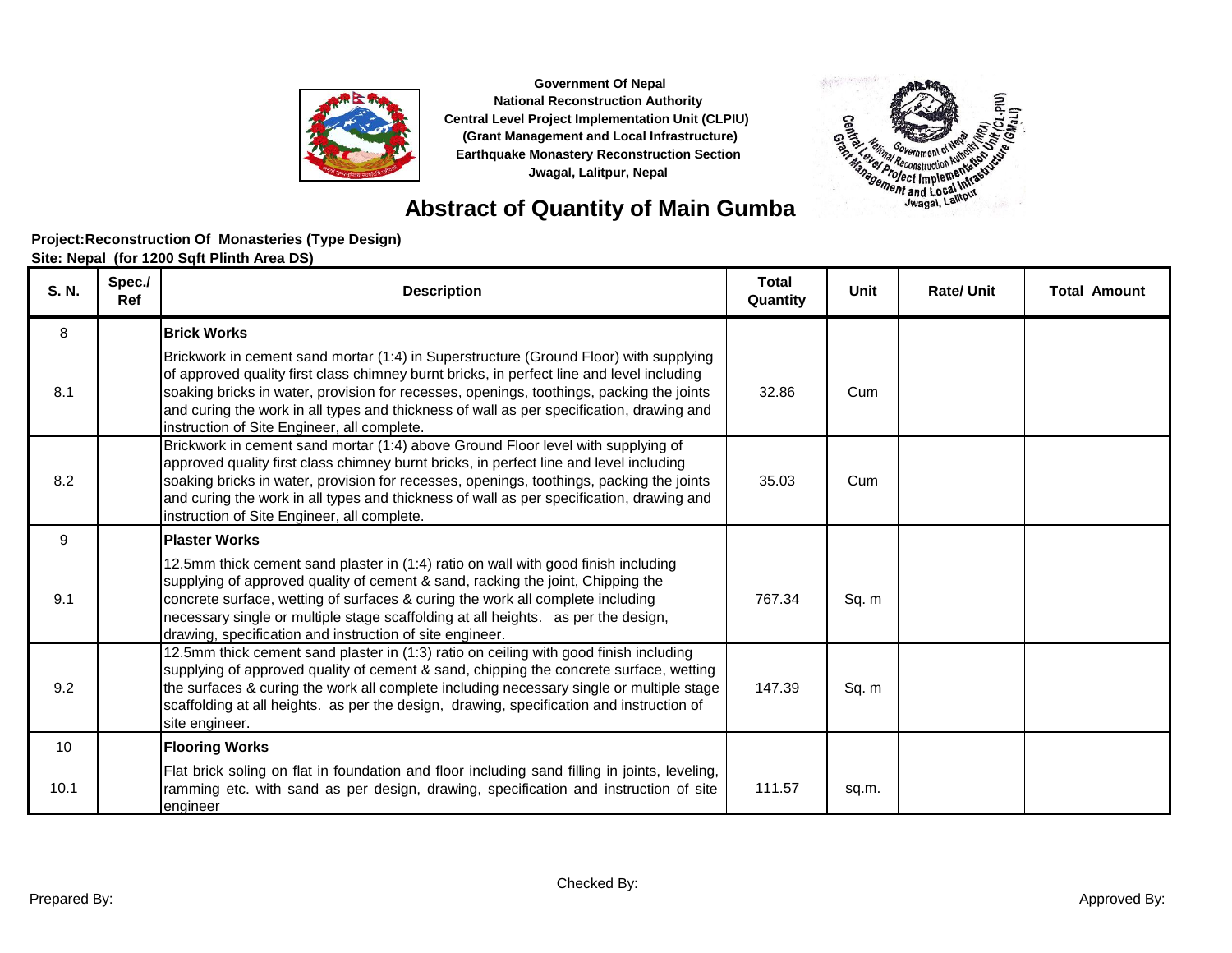

**Abstract of Quantity of Main Gumba**

# 法诉 皀 **Contract of the Second International Second International Second Property and Second International Second International Second International Second International Second International Second International Second Internatio**

| S. N. | Spec./<br><b>Ref</b> | <b>Description</b>                                                                                                                                                                                                                                                                                                                                                                                                                                                      | <b>Total</b><br>Quantity | Unit  | <b>Rate/Unit</b> | <b>Total Amount</b> |
|-------|----------------------|-------------------------------------------------------------------------------------------------------------------------------------------------------------------------------------------------------------------------------------------------------------------------------------------------------------------------------------------------------------------------------------------------------------------------------------------------------------------------|--------------------------|-------|------------------|---------------------|
|       |                      | 75mm thick P.C.C. (1:2:4) for flooring with supplying of approved quality of cement &                                                                                                                                                                                                                                                                                                                                                                                   |                          |       |                  |                     |
| 10.2  |                      | sand and crushed stone aggregate including mixing, laying and compacting and curing                                                                                                                                                                                                                                                                                                                                                                                     | 111.57                   | Sqm   |                  |                     |
|       |                      | etc. all complete as per design, drawing, specification and instruction of site Engineer                                                                                                                                                                                                                                                                                                                                                                                |                          |       |                  |                     |
| 10.3  |                      | Supplying and laying of one layer of 500 gauge Polythene sheet on prepared surface                                                                                                                                                                                                                                                                                                                                                                                      | 97.75                    | Sqm   |                  |                     |
| 10.4  |                      | 50mm thick (1:2:4) P.C.C. for flooring with approved quality of O.P. cement & sand and<br>crushed stone aggregate including mixing, laying, punning, rubbing in hard surface<br>curing etc all complete.                                                                                                                                                                                                                                                                | 247.27                   | Sqm   |                  |                     |
|       |                      | <b>Floor Finishing Works</b>                                                                                                                                                                                                                                                                                                                                                                                                                                            |                          |       |                  |                     |
| 10.5  |                      | Providing and Laying 3 mm thick cement sand punning on floor, skriting, dado etc.,<br>including mixing laying and rubbing with steel trowel to a hard, smooth and shining<br>surface and curing all complete as per specification, drawing and instruction of Site<br>Engineer.                                                                                                                                                                                         | 359.71                   | sq.m. |                  |                     |
| 10.6  |                      | Providing and laying 8 mm thick glazed/nonglazed ceramic tiles (Spartek, Kajaria, or<br>approved equivalent) of approved shade, size and pattern on Skirting, perapet wall top<br>and floor in perfect line and level on 12.5 mm thick base cement sand mortar (1:4) and<br>jointed with cement slurry mixed with pigment to match the shade of the tile including<br>adhesive chemical all complete as per specification, drawing and instruction of Site<br>Engineer. | 91.24                    | Sq.m  |                  |                     |
| 11    |                      | Door / Windows                                                                                                                                                                                                                                                                                                                                                                                                                                                          |                          |       |                  |                     |
| 11.1  |                      | Suppling and fixing Salwood chaukhat frame works for doors & windows as approved<br>by site engineer, the timber shall be matured, seasoned free from wraps. Knots holes<br>and other defects all complete.                                                                                                                                                                                                                                                             | 2.98                     | Cum   |                  |                     |
| 11.2  |                      | Making and fitting, fixing sal wood Panelled door shutter with 38 mm thick sal wood<br>frame including all necessary hardware fitting all complete.                                                                                                                                                                                                                                                                                                                     | 14.07                    | Sqm   |                  |                     |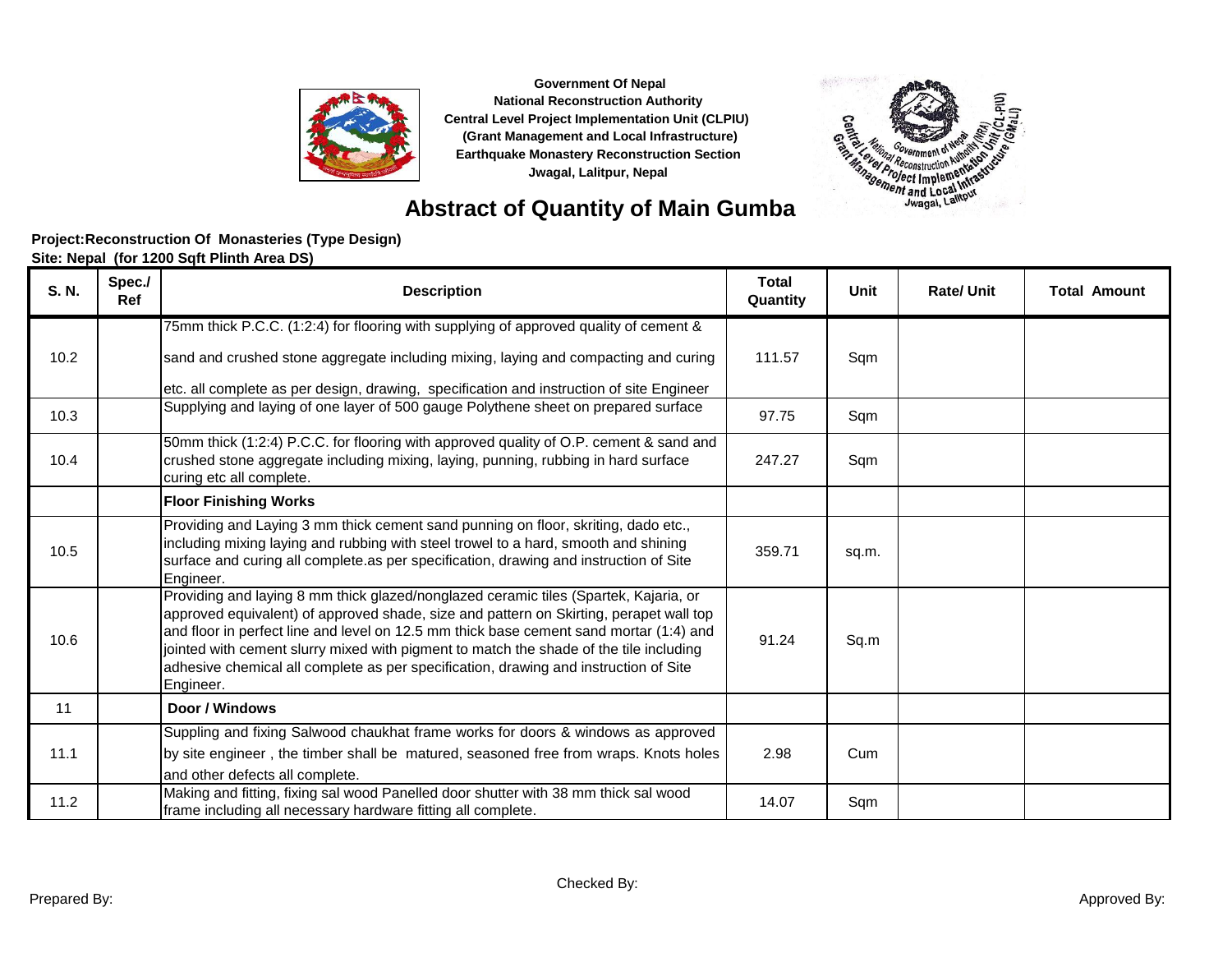



### **Abstract of Quantity of Main Gumba**

| <b>S. N.</b> | Spec./<br><b>Ref</b> | <b>Description</b>                                                                                                                                                                                                                                                                                                                                                                                                    | <b>Total</b><br>Quantity | Unit  | <b>Rate/Unit</b> | <b>Total Amount</b> |
|--------------|----------------------|-----------------------------------------------------------------------------------------------------------------------------------------------------------------------------------------------------------------------------------------------------------------------------------------------------------------------------------------------------------------------------------------------------------------------|--------------------------|-------|------------------|---------------------|
| 11.3         |                      | Supply and fixing of Aluminum casement windows of section ((88 x38 x1.1) all<br>complete as per specification, drawing and instruction of Site Engineer.                                                                                                                                                                                                                                                              | 38.25                    | sq.m. |                  |                     |
| 12           |                      | <b>Painting Works</b>                                                                                                                                                                                                                                                                                                                                                                                                 |                          |       |                  |                     |
| 12.1         |                      | Providing and Coloring with two coat distemper paint with one coat primer to give<br>uniform coloring after rendering the surface all complete. As per instruction of site<br>Engineer                                                                                                                                                                                                                                | 495.08                   | Sqm   |                  |                     |
| 12.2         |                      | Providing and applying two coats of weather proof exterior emulsion paint of approved<br>brand and color on the external facade with one coat of primer including preparation of<br>surface through cleaning as per specification and making good all small holes of nails,<br>open joints and minor defects of every kind after application of primer coat as per<br>specification and instruction of Site Engineer. | 419.65                   | Sq.m. |                  |                     |
| 12.3         |                      | 2 coats of ready made enamel paint of approved colour over 1 coats of primer Painting<br>over properly sanded wooden surface all complete for door                                                                                                                                                                                                                                                                    | 42.41                    | Sqm   |                  |                     |
| 13           |                      | <b>Railing Works</b>                                                                                                                                                                                                                                                                                                                                                                                                  |                          |       |                  |                     |
| 13.1         |                      | Making and fitting fixing of stainless steel pipe railing with 38mm.dia.stainless steel<br>pipe handrail 2 row 25mm.dia.stainless steel pipe in between handrail and floor and<br>38mm.dia.stainless steel pipe for vertical post @ 2m. c/c including welding, cutt all<br>complete.as per specification, drawing and instruction of Site Engineer.                                                                   | 15.03                    | Sq.m. |                  |                     |
| 14           |                      | <b>Roofing Works</b>                                                                                                                                                                                                                                                                                                                                                                                                  |                          |       |                  |                     |
| 14.1         |                      | Fabrication and fixing of I.S. or B.S. Standard iron section with one coat primer<br>painting all complete                                                                                                                                                                                                                                                                                                            | 334.45                   | kg    |                  |                     |
| 14.2         |                      | Supply, Fabrication and fixing of spiral staircase of 75 - 100 mm Dia Iron black pipe<br>with MS angle, complete with steps including one coat primer painting all complete                                                                                                                                                                                                                                           | 3.00                     | r.m   |                  |                     |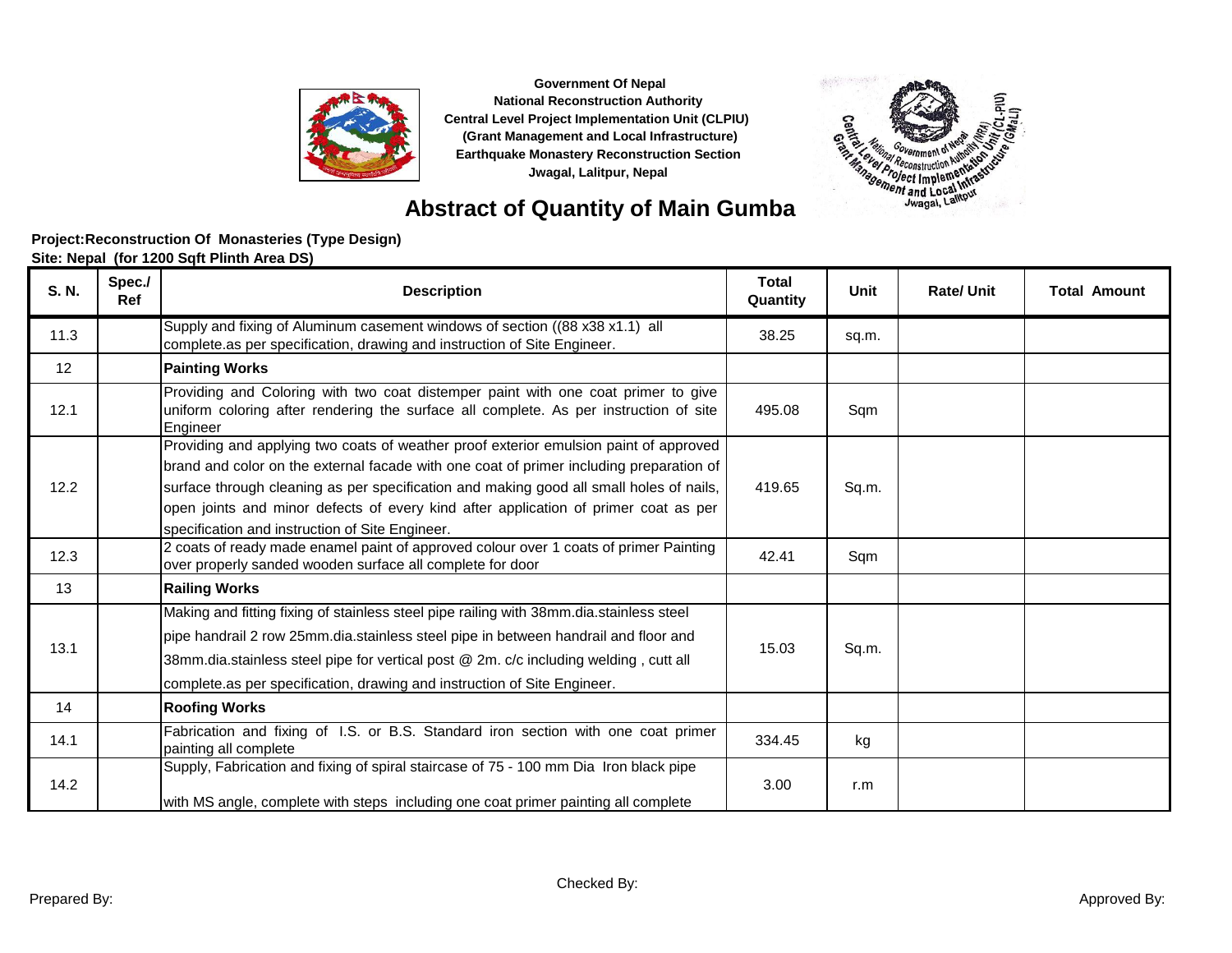



### **Abstract of Quantity of Main Gumba**

| S. N. | Spec./<br>Ref | <b>Description</b>                                                                                                                                                                                                                                                                                                                                                                                                                                                                                 | <b>Total</b><br>Quantity | <b>Unit</b> | <b>Rate/Unit</b> | <b>Total Amount</b> |
|-------|---------------|----------------------------------------------------------------------------------------------------------------------------------------------------------------------------------------------------------------------------------------------------------------------------------------------------------------------------------------------------------------------------------------------------------------------------------------------------------------------------------------------------|--------------------------|-------------|------------------|---------------------|
| 14.3  |               | Supplying of 0.50mm color CGI sheet roofing including fixing in proper shape & size<br>with all necessary rails, screws, bolts & nuts washers, J & L hocks etc. as per drawing<br>& instruction all complete.                                                                                                                                                                                                                                                                                      | 27.83                    | Sq.m        |                  |                     |
| 14.4  |               | Supplying of 0.50mm Color GI plain sheet for gutter on roofing including fixing in proper<br>shape & size with all necessary rails, screws, bolts & nuts washers, J & L hocks etc. as<br>per drawing & instruction all complete.                                                                                                                                                                                                                                                                   | 20.60                    | R.m         |                  |                     |
| 14.5  |               | Supplying of 0.50mm color GI plain sheet for ridge cover on roofing including fixing in<br>proper shape & size with all necessary rails, screws, bolts & nuts washers, J & L hocks<br>etc. as per drawing & instruction all complete.                                                                                                                                                                                                                                                              | 6.08                     | Sq.m.       |                  |                     |
|       |               |                                                                                                                                                                                                                                                                                                                                                                                                                                                                                                    | <b>Total Works of B</b>  |             |                  |                     |
| C     |               | <b>ELECTRICAL WORKS</b>                                                                                                                                                                                                                                                                                                                                                                                                                                                                            |                          |             |                  |                     |
|       |               | <b>DISTRIBUTION BOARDS</b>                                                                                                                                                                                                                                                                                                                                                                                                                                                                         |                          |             |                  |                     |
| 1.1   |               | <b>DISTRIBUTION BOARDS (Breaker make Schneider, L&amp; T or Equivalent)</b><br>Supply, installation, testing and commissioning of factory<br>fabricated and factory assembled, sheet steel clad powder coated, wall/recess<br>mounting dust and vermin proof double door vertical type Distribution Boards<br>fabricated from 16 guage sheet.<br>20 Ways SPN DB for Ground Floor<br>Incoming<br>1 No 32 A P MCB 10 kA<br>1 No. 25 A DP MCB<br>Outgoings<br>14 No 6/16 A SP MCB<br>Invertor Back Up | 1.00                     | Set         |                  |                     |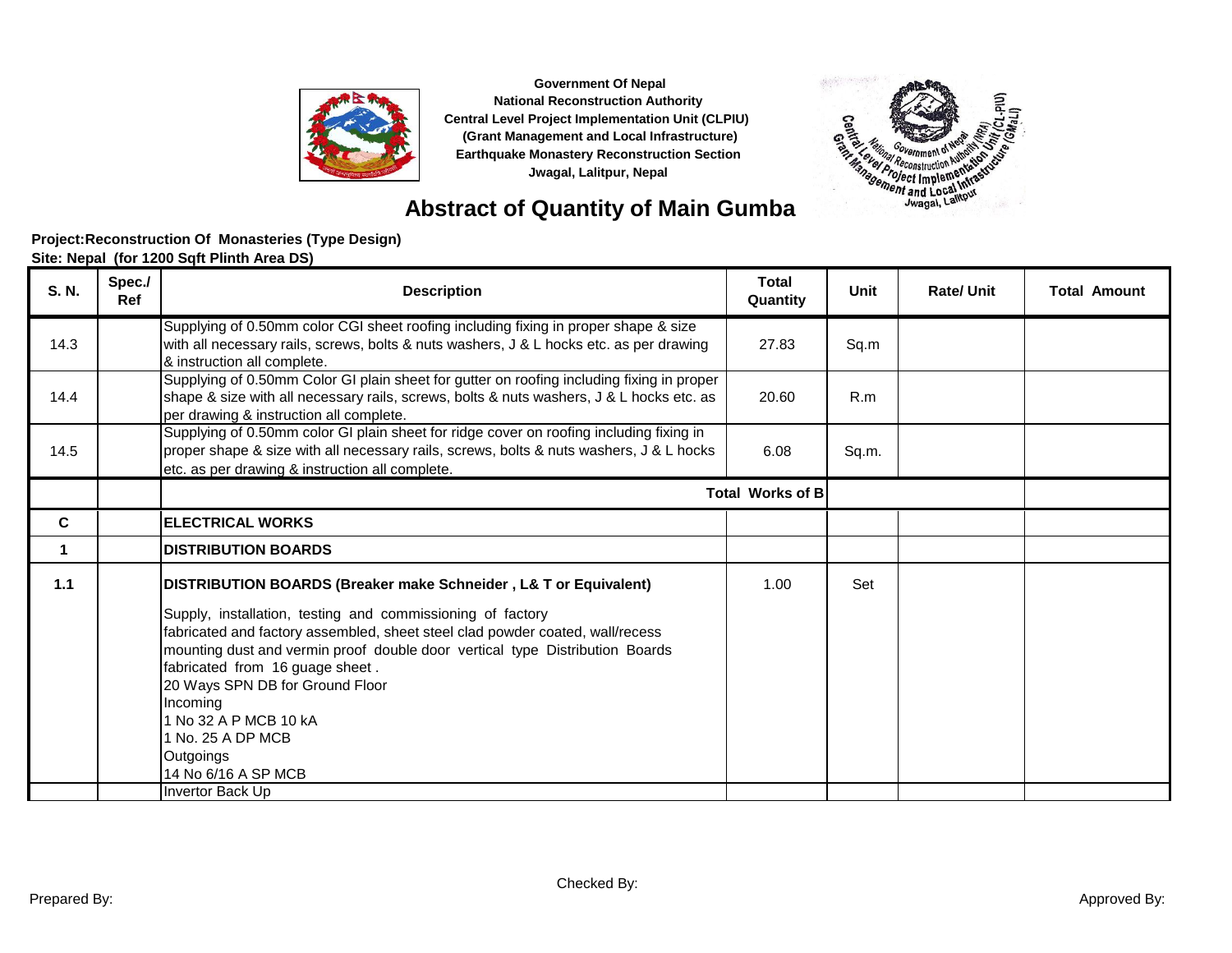

**Abstract of Quantity of Main Gumba**

# 法诉 **Eig Contract of the Second International Second International Second Property and Second International Second International Second International Second International Second International Second International Second Internatio**

| S. N.                 | Spec./<br>Ref | <b>Description</b>                                                                                                                                                                                                                                                                                                                                                                                                                                                                                                                                                                                                                                             | <b>Total</b><br>Quantity | Unit | <b>Rate/Unit</b> | <b>Total Amount</b> |
|-----------------------|---------------|----------------------------------------------------------------------------------------------------------------------------------------------------------------------------------------------------------------------------------------------------------------------------------------------------------------------------------------------------------------------------------------------------------------------------------------------------------------------------------------------------------------------------------------------------------------------------------------------------------------------------------------------------------------|--------------------------|------|------------------|---------------------|
| $1.2$                 |               | 14 Ways SPN DB for 1st Floor<br>Incoming<br>1 No 25 A 2P MCB 15 kA<br>Outgoings<br>9 No 6/16 A SP MCB<br>Invertor Back Up<br>Incoming<br>1 No 16 A 2P MCB 10 kA<br>Outgoings<br>3 No 6 A SP MCB                                                                                                                                                                                                                                                                                                                                                                                                                                                                | 1.00                     | Set  |                  |                     |
|                       |               |                                                                                                                                                                                                                                                                                                                                                                                                                                                                                                                                                                                                                                                                |                          |      |                  |                     |
| $\overline{2}$<br>2.1 |               | Power Cables, End Termination, Raceways<br>Power Cables(Pioneer, Mahalaxmi, Trishakti make)<br>Supply unloading, storing, handling, laying, testing &<br>commissioning of the 1100 Volts PVC/XLPE insulated PVC sheathed/ XLPE cable in<br>indoor trenches/ Indoor & outdoor cables tray/ cable rack/ clamps iron supports<br>including suitable size of PVC conduits with required accessories as per specifications,<br>inclusive of all clamps/ saddles/ screws/ cables identification tages (made of GSS<br>sheets) etc. as required, but exclusive of supply & fixing of cable trays.<br>3 core6 sq.mm PVC insulated copper unarmoured Cable for DB main. | 25.00                    | rm   |                  |                     |
|                       |               |                                                                                                                                                                                                                                                                                                                                                                                                                                                                                                                                                                                                                                                                |                          |      |                  |                     |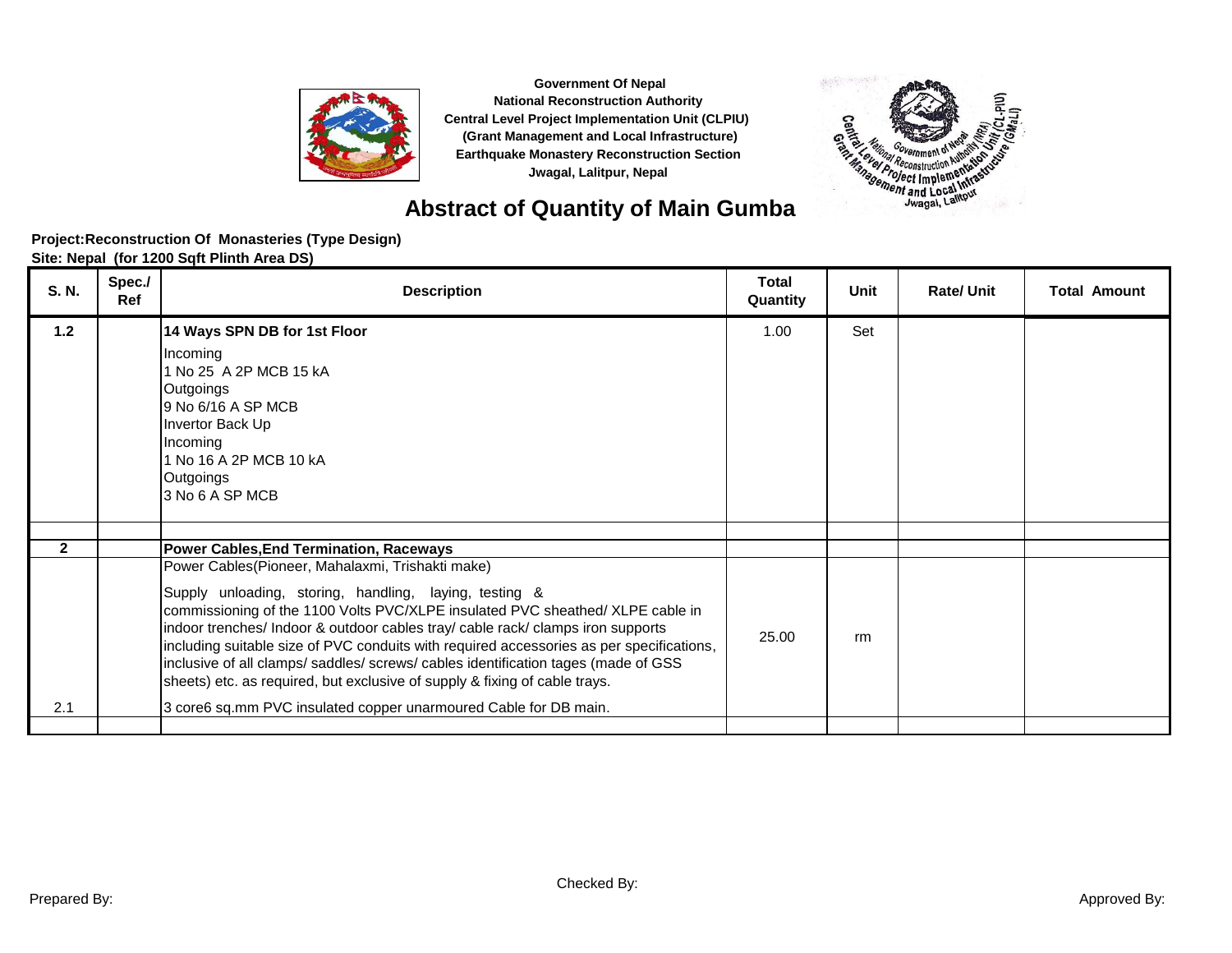



法诉

**Eig** 

| S. N. | Spec./<br>Ref | <b>Description</b>                                                                                                                                                                                                                                                                                                                                                                                                                                                                                                                                                                                                                                                                                                                                                                                                                             | <b>Total</b><br>Quantity | Unit   | <b>Rate/Unit</b> | <b>Total Amount</b> |
|-------|---------------|------------------------------------------------------------------------------------------------------------------------------------------------------------------------------------------------------------------------------------------------------------------------------------------------------------------------------------------------------------------------------------------------------------------------------------------------------------------------------------------------------------------------------------------------------------------------------------------------------------------------------------------------------------------------------------------------------------------------------------------------------------------------------------------------------------------------------------------------|--------------------------|--------|------------------|---------------------|
| 3     |               | Point Wiring( Switch socket make : Schneider or equivalent, Wire make: Pioneer,<br>Mahalaxmi, Trishakti make)                                                                                                                                                                                                                                                                                                                                                                                                                                                                                                                                                                                                                                                                                                                                  | 16.00                    | points |                  |                     |
| 3.1   |               | 6/16 A twin Power point wiring<br>Supplying, wiring, testing and commissioning and putting into<br>operation for 6/16 A and 13 A power point using 2 x 4 sq mm<br>+ 1 x 2.5 Sq mm stranded copper conductor, 1100 volts grade, PVC insulated wires<br>drawn through HDP conduit, cable sleeve/support but including specified dia pipes<br>concealed in wall and floor/false ceiling including all fixing and connecting materials.<br>The rate for point wiring shall include the circuit wiring from deginated Distribution<br>Board (DB) up to the first power point then the looping between sockets. The cost<br>shall be including modular formation twin switch sockets and their flushing GI box,<br>cutting and filling chases for recessed pipes as deemed as per drawing and lay out<br>plan all complete.(Average Length=12 m)     |                          |        |                  |                     |
| 3.2   |               | <b>Light point Wiring</b><br>Supplying, wiring, testing and commissioning and putting into<br>operation for one way and two way light point wiring using $2 \times 2.5$ sq mm + 1 x1.5 Sq<br>mm stranded copper conductor, 1100 volts grade, PVC insulated wires drawn through<br>HDP conduit, cable sleeve/support but including specified dia pipes concealed in wall<br>and floor including all fixing and connecting materials. The rate for point wiring shall<br>include the circuit wiring from deginated Distribution Board (DB) up to the first power<br>point then the looping between sockets. The cost shall be including modular<br>formation switch, and their flushing GI box and GI fish wire, cutting and filling chases<br>for recessed pipes as deemed as per drawing and lay out plan all complete.(Average<br>Length 8 m) | 26.00                    | points |                  |                     |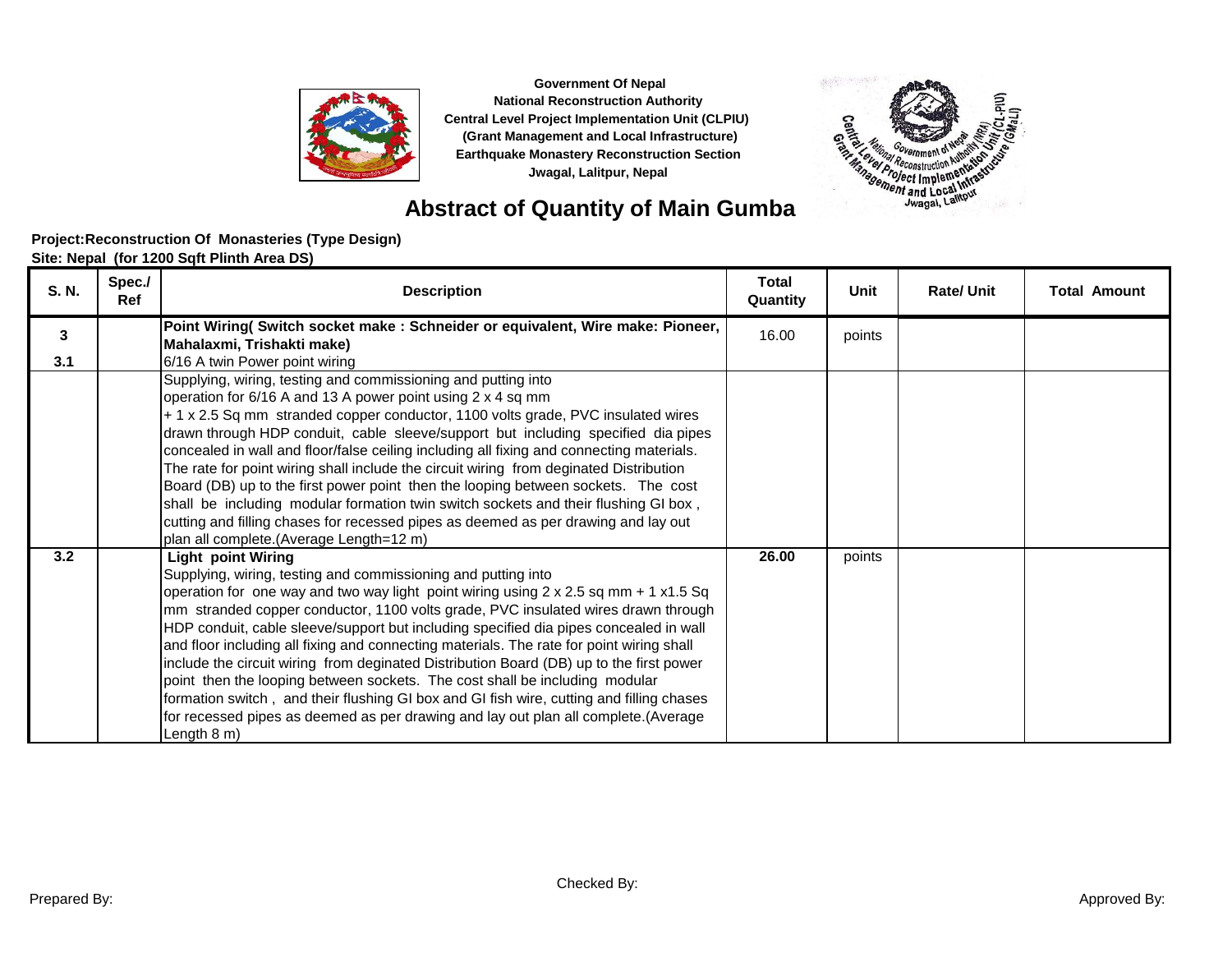

**Abstract of Quantity of Main Gumba**

# 法诉 ξ **Contract of the Second International Second International Second Property and Second International Second International Second International Second International Second International Second International Second Internatio**

| S. N. | Spec./<br>Ref | <b>Description</b>                                                                                                                                     | <b>Total</b><br>Quantity | Unit       | <b>Rate/Unit</b> | <b>Total Amount</b> |
|-------|---------------|--------------------------------------------------------------------------------------------------------------------------------------------------------|--------------------------|------------|------------------|---------------------|
| 3.3   |               | 1 Ton Single Split AC/Water heater Point Wiring                                                                                                        | 6.00                     | points     |                  |                     |
|       |               | Supplying, wiring, testing and commissioning and putting into<br>operation of 1/Ton single AC /WH Point wiring as a desiginated circut from specified  |                          |            |                  |                     |
|       |               | AC DB with 2 x 4 + 1 x 2.5 sqmm multi stranded PVC insulated copper cable in cluding                                                                   |                          |            |                  |                     |
|       |               | 20 mm dia HDP conduit. The cost shall be including modular formation industrial                                                                        |                          |            |                  |                     |
|       |               | socket sockets/top and their flushing GI box but including GI fish wire, cutting and                                                                   |                          |            |                  |                     |
|       |               | filling chases for recessed pipes as deemed as per drawing and lay out plan all                                                                        |                          |            |                  |                     |
|       |               | complete.                                                                                                                                              |                          |            |                  |                     |
| 4     |               | <b>Light Fixtures/Luminaires &amp; Accessories</b><br>Supply, storing, assembling, installation, testing and                                           |                          |            |                  |                     |
|       |               | commissioning of wall/ceiling, surface/recessed, suspended types LED lighting fixtures                                                                 |                          |            |                  |                     |
|       |               | including LED Driver all fixing and connecting materials all complete. (Make - Wipro,                                                                  |                          |            |                  |                     |
|       |               | Philips)                                                                                                                                               |                          |            |                  |                     |
|       |               | W<br><b>CIRCULAR</b><br>Dome Light having<br>LED                                                                                                       |                          |            |                  |                     |
| 4.1   |               | CRI>80, Efficiency>85%, Temperature Range 3000-4000K and die-cast aluminium                                                                            | 13.00                    | <b>Nos</b> |                  |                     |
| 4.2   |               | housing with white powder coated finish.<br>15 watt LED wall decorative Light complete set                                                             | 13.00                    | <b>Nos</b> |                  |                     |
| 4.3   |               | Supply and Install 42" Ceiling Fan                                                                                                                     | 6.00                     |            |                  |                     |
|       |               |                                                                                                                                                        |                          |            |                  |                     |
| 5     |               | <b>Earthing system</b>                                                                                                                                 |                          |            |                  |                     |
|       |               | <b>EARTHING SYSTEMS</b>                                                                                                                                |                          |            |                  |                     |
|       |               | Supply, installation, testing and commissioning of following                                                                                           |                          |            |                  |                     |
|       |               | types of Maintenance Free compound earthing stations by means of 2 meter long, 50                                                                      |                          |            |                  |                     |
|       |               | mm dia intergrated with 100x32x6 mm terminals filled with earth enhancing<br>coumpound in required quantity all complete with 300 x300 x450 mm masonry |                          |            |                  |                     |
|       |               | enclosure with pre cast cover. All earthing arrangements must comply with                                                                              |                          |            |                  |                     |
|       |               | IS-3043. The resistivity should be below 3 ohm.                                                                                                        |                          |            |                  |                     |
| 5.1   |               | Copper electrode.                                                                                                                                      | 1.00                     | No         |                  |                     |
|       |               |                                                                                                                                                        | <b>Total Works of C</b>  |            |                  |                     |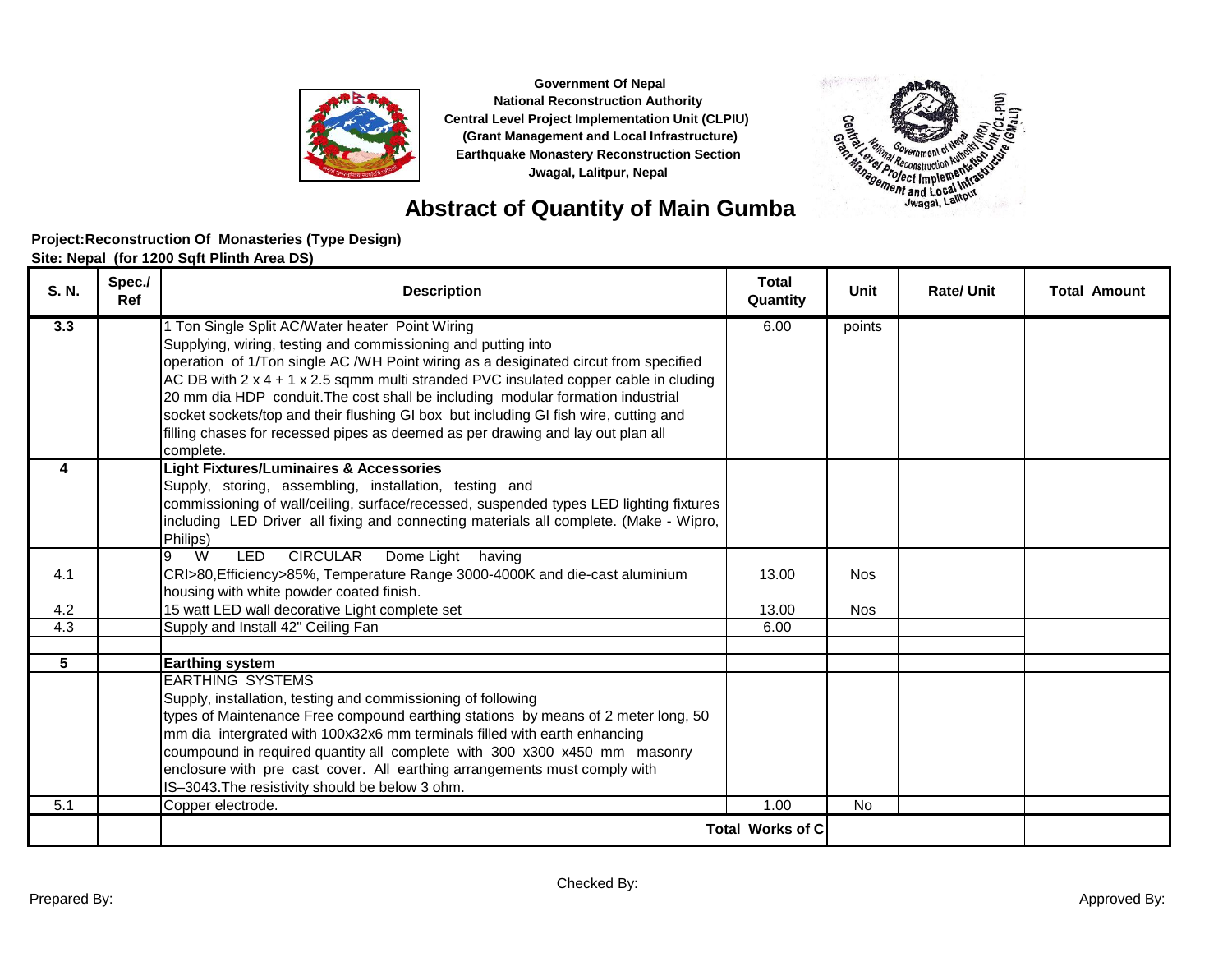



### **Abstract of Quantity of Main Gumba**

| S. N.          | Spec./<br><b>Ref</b> | <b>Description</b>                                                                                                                                                                                                                                                  | <b>Total</b><br>Quantity | Unit           | <b>Rate/Unit</b> | <b>Total Amount</b> |
|----------------|----------------------|---------------------------------------------------------------------------------------------------------------------------------------------------------------------------------------------------------------------------------------------------------------------|--------------------------|----------------|------------------|---------------------|
| D              |                      | <b>SANITARY WORKS</b>                                                                                                                                                                                                                                               |                          |                |                  |                     |
|                |                      | Supply and Install 110 mm UPVC Rainwater down pipe including Screen, Inlet and all<br>required fittings & accessories all complete as per engineer instruction                                                                                                      | 45.00                    | Rm             |                  |                     |
| $\overline{2}$ |                      | Supply and Install 150 mm HDP Pipe 4kgf. including required all accessories all<br>complete as per engineer instruction                                                                                                                                             | 40.00                    | R <sub>m</sub> |                  |                     |
|                |                      |                                                                                                                                                                                                                                                                     | <b>Total Works of DI</b> |                |                  |                     |
| Е              |                      | <b>Others Component</b>                                                                                                                                                                                                                                             |                          |                |                  |                     |
|                |                      | Providing and Fixing Chatras (placed on corners of parapets. Made up of Fibre<br>moulding.) Diameter= 1'-6" Height= 2'-8"                                                                                                                                           | 4.00                     | Nos.           |                  |                     |
| $\overline{2}$ |                      | Providing and Fixing Gajur (main) Placed on top of main sloped roof<br>Diameter=0'-6" Height= 2'-6" Made up of Fibre moulding                                                                                                                                       | 1.00                     | Nos.           |                  |                     |
| 3              |                      | Providing and Fixing Gajur (secondary) Placed on top of main sloped roof of secondary<br>entrance. Diameter=0'-6" Height= 1'-6" Made up of Fibre moulding                                                                                                           | 1.00                     | Nos.           |                  |                     |
| 4              |                      | Providing and Fixing Dharmachakra and 2 deers (Placed above the entry porch. Made<br>up of concrete moulding.) Two nos of deers placed above the entry porch. Made up of<br>Fibre moulding. Diameter= 1'-6" Height= 3'-6" Length= 2'-6" Height= 2'-0" breath= 1'-0" | 1.00                     | Nos.           |                  |                     |
| 5              |                      | Providing and fixing Dragons Placed on corners of pagodas. Made of metal moulding<br>Length= 1'-6" breath= 1'-0" Made up of Fibre moulding                                                                                                                          | 4.00                     | Nos.           |                  |                     |
|                |                      |                                                                                                                                                                                                                                                                     | <b>Total Works of E</b>  |                |                  |                     |